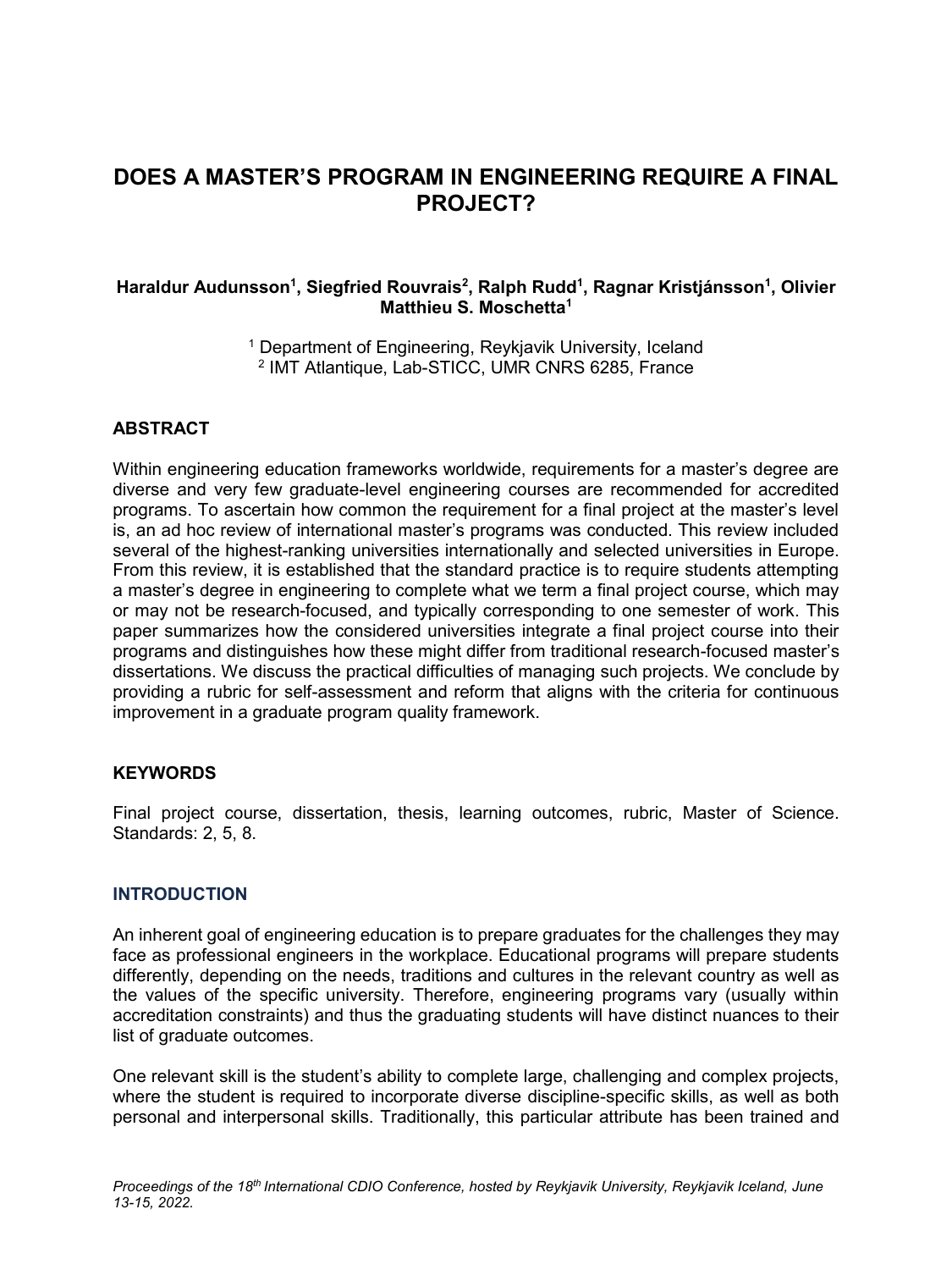evaluated using a final project course (FPC) positioned in the educational program towards the end of the master's qualification.

As far as possible, the learning outcomes of the FPC in engineering should reflect the main areas of the future engineer's transversal practical skills, as emphasized by Kamp (2016) and outlined in Figure 1. These capabilities should also be inherent in the learning outcomes and in any potential rubric for engineering departments' self-assessment of the FPC.



Figure 1. Five main areas of the future engineer's transversal capabilities (Adapted from Institut Mines-Telecom: *Portrait de l'ingénieur 2030* (In French, 2014), www.imt.fr/limt-presente-le-portrait-de-lingenieur-2030/).

# *Final project course (FPC)*

In this paper we use the term final project course, as a general term to capture all the different formulations of the large, challenging and complex project a master's student may be required to complete. It is often also referred to as a final research project, final-year project, final design project, capstone project, terminal project or final internship. Typically, this FPC corresponds to one semester (approximately 30 ECTS) and is most often placed near the end of the educational program at the master's level.

We distinguish between two classes of FPC: research focused and non-research focused. The research-focused class contains the *master's dissertation<sup>1</sup> ,* traditionally found in the sciences, where the non-research focused class contains all formulations of the FPC which do not explicitly develop the engineering student's ability *as a researcher* and are typically designfocused.

### *The CDIO framework and the FPC*

 $\overline{a}$ 

In accreditation reference and orientation guides, and in educational frameworks like the CDIO, there exist few guidelines about structural requirements of an engineering education at graduate level, and, as such, the requirements for an FPC worldwide vary significantly.

<sup>1</sup> We further distinguish between a *dissertation*, which occurs at master's level and does not require an original research contribution (instead it *disserts* a specific topic), and a *thesis*, which occurs at PhD level and does have an originality requirement (by definition).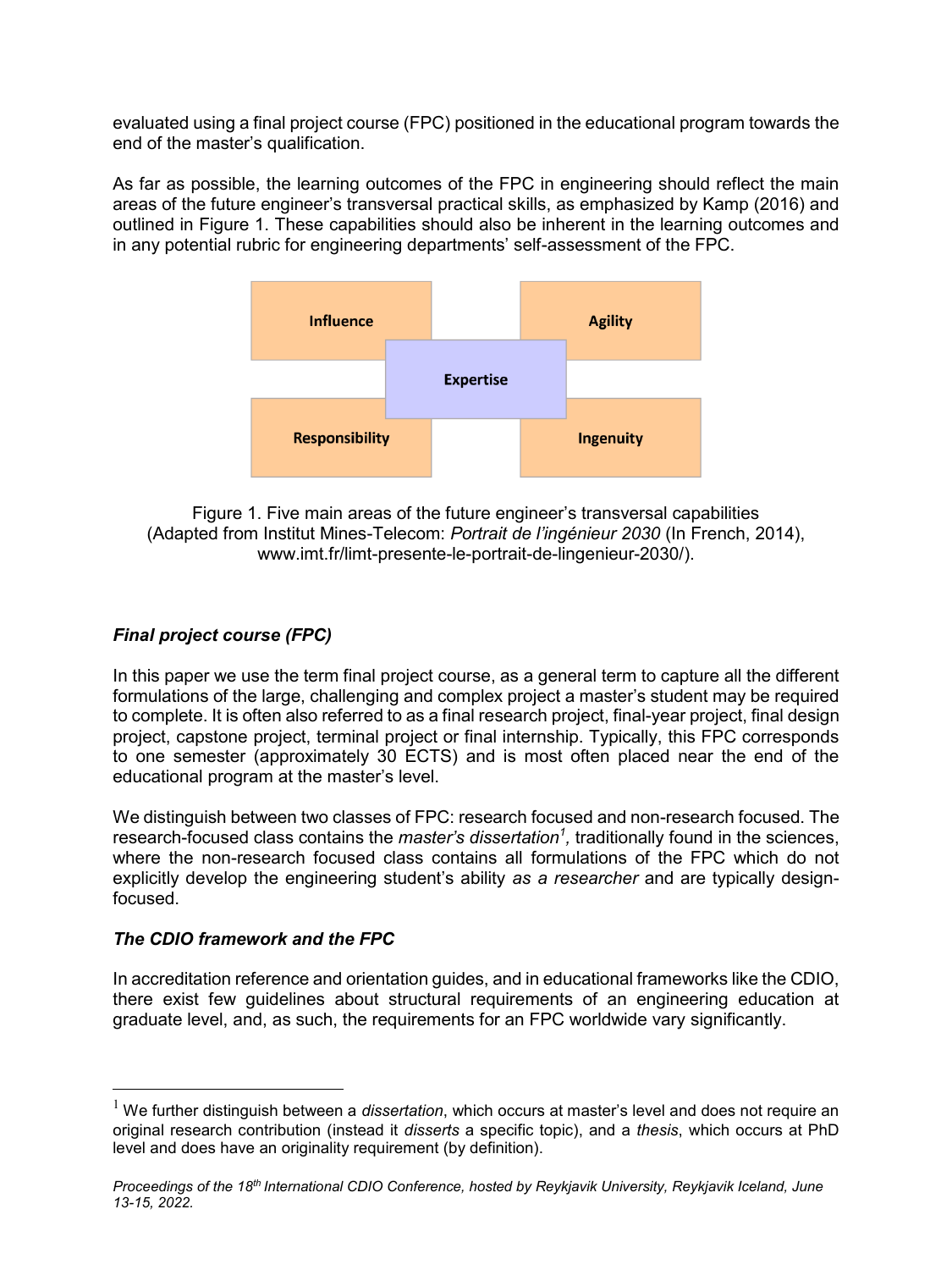This can be contrasted with the guidelines available for undergraduate engineering education. The CDIO international framework suggests, in one of its standards (number 4), the course "Introduction to Engineering". As a good practice, it is recommended that this course is placed early in the curriculum structure thus engaging freshman students in the practice of engineering through problem solving and simple design exercises, preferably in teams. The course also includes personal and interpersonal knowledge, skills, and attitudes that are essential at the start of a course (Rouvrais et al., 2010) or program to prepare students for more advanced product, process, system, and service building experiences.

In the Design-Implement Experiences standard (number 5), opportunities to conceive, design, implement and operate products, processes, systems and services are suggested for inclusion in required co-curricular activities. For example, these opportunities should be made available in undergraduate research projects and internships at the end of the program.

Regardless of these skills being introduced and developed at undergraduate level, many leading international institutions require a further FPC at the master's level. Furthermore, there is a significant variation in the offered FPCs learning outcomes, focus and content.

In this paper we review a dozen engineering programs at international institutions and universities that culminate in a professional engineering degree at the master level, in an effort to ascertain how common a FPC is, its size (as measured in ECTS credits) and its formal intention. After summarizing the results, we discuss various aspects of the FPC, and make recommendations on its learning outcomes. Furthermore, we suggest a maturity rubric (Rouvrais and Lassudrie, 2014), as exists in the CDIO framework, to formalize the evaluation of the implementation quality of the FPC. In practice, engineering programs consider FPC a necessity and therefore the CDIO consortium may want to extend its framework to harmonize FPCs at participating universities and institutions.

### **SURVEY OF FPC REQUIREMENTS**

At the beginning, we set out to ascertain how common a FPC is at the senior or master's level and map the similarities between the requirements where possible. The survey was conducted as an ad hoc review including some of the top-tier universities internationally and selected universities in Europe. The data was inferred from webpages of the programs, curriculum handbooks and sometimes by private communications. There are variations on how FPC is organized and therefore some details in Table 1 are institutionally dependent and prone to ambiguities. The criteria was that students graduating from the program were able to apply to become chartered engineers or professional engineers. This typically meant that the students had completed a BSc degree in engineering, or related field, and then one to two years at the MSc level.

The results are summarized in Table 1.

Based on the ad hoc survey summarized in Table 1, we may conclude that the norm at many leading international institutions and universities offering engineering degrees is that students at the master's level complete a FPC. This course can be a research or design activity, and is most often 30 ECTS but 24 and 60 ECTS variations were also observed. There is a diversity of its intended learning outcomes and style, but the vast majority of the surveyed institutions require a research-focused dissertation. Details on the FPC variations across the different surveyed institutions are provided below.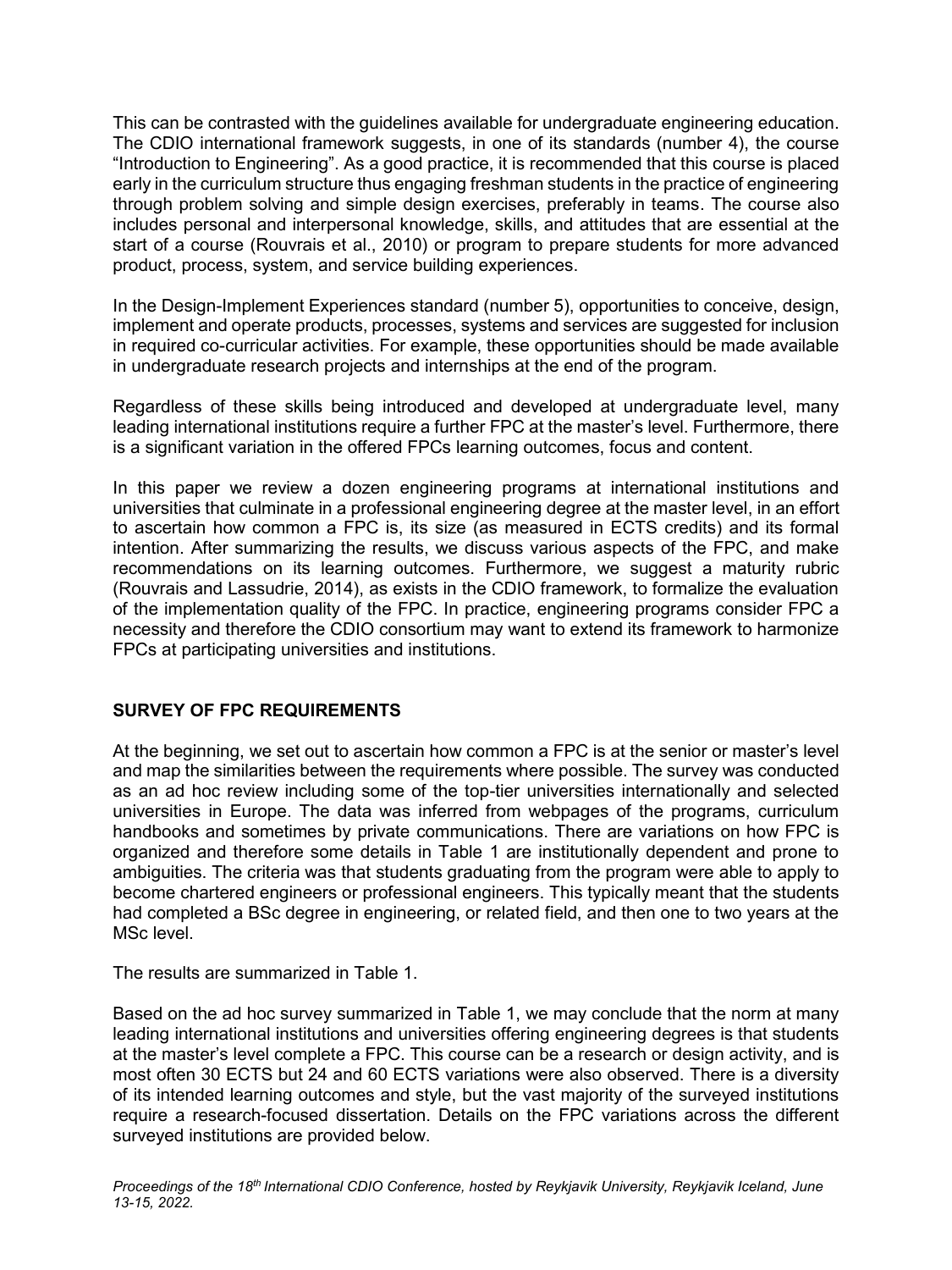#### *Variations in the FPC*

When considering some of the top-ranking engineering institutions worldwide, MIT, Oxford and Cambridge all require a research-focused dissertation in their master's degrees. At Stanford and NTU, there are both research and non-research focused FPCs, but the non-research focused variants can only result in the award of a Master of Science (MSc) degree. Thus, all five of the top ranking institutions considered require the student to complete a research dissertation to obtain a Master of Engineering (MEng) degree or Engineer's degree (ED).

All engineering programs in Iceland require a master's dissertation, which is most often 30 ECTS in size. In the occasions where the dissertation constitutes 60 ECTS of the degree additional emphasis is placed on making an original research contribution, which is not typical at the master's level.

Throughout the rest of Scandinavia, almost all the surveyed programs require a 30 ECTS master's dissertation, with a 60 ECTS variant available at Chalmers. The exception is an option at Aalto which offers an "Aalto Thesis" FPC where "2–4 students from different fields form a team for a 6-month project to solve a work-life partner's real and complex challenge through their master's thesis", but currently this option is on a break.

In France (Rouvrais et al., 2018) the FPC is a structured internship in the industry, lasting 4 to 6 months, resulting in a final report. The student writes a report, evaluated by the company advisor, a faculty member and an external evaluator, and then there is a formal defense. This internship is the last course in the program (e.g. min 24 ECTS), other shorter internship periods exist from freshman level.

The emerging Skolkovo Institute of Science and Technology was founded in 2011 in a partnership with MIT and is based on the CDIO vision. At Skolkovo a significant part of the MSc program in engineering is devoted to a "Research and MSc thesis project" (36 ECTS out of 120 ECTS total for the MSc program, see [www.skoltech.ru\)](http://www.skoltech.ru/). The emphasis at Skolkovo is very much in alignment with the programs listed in Table 1.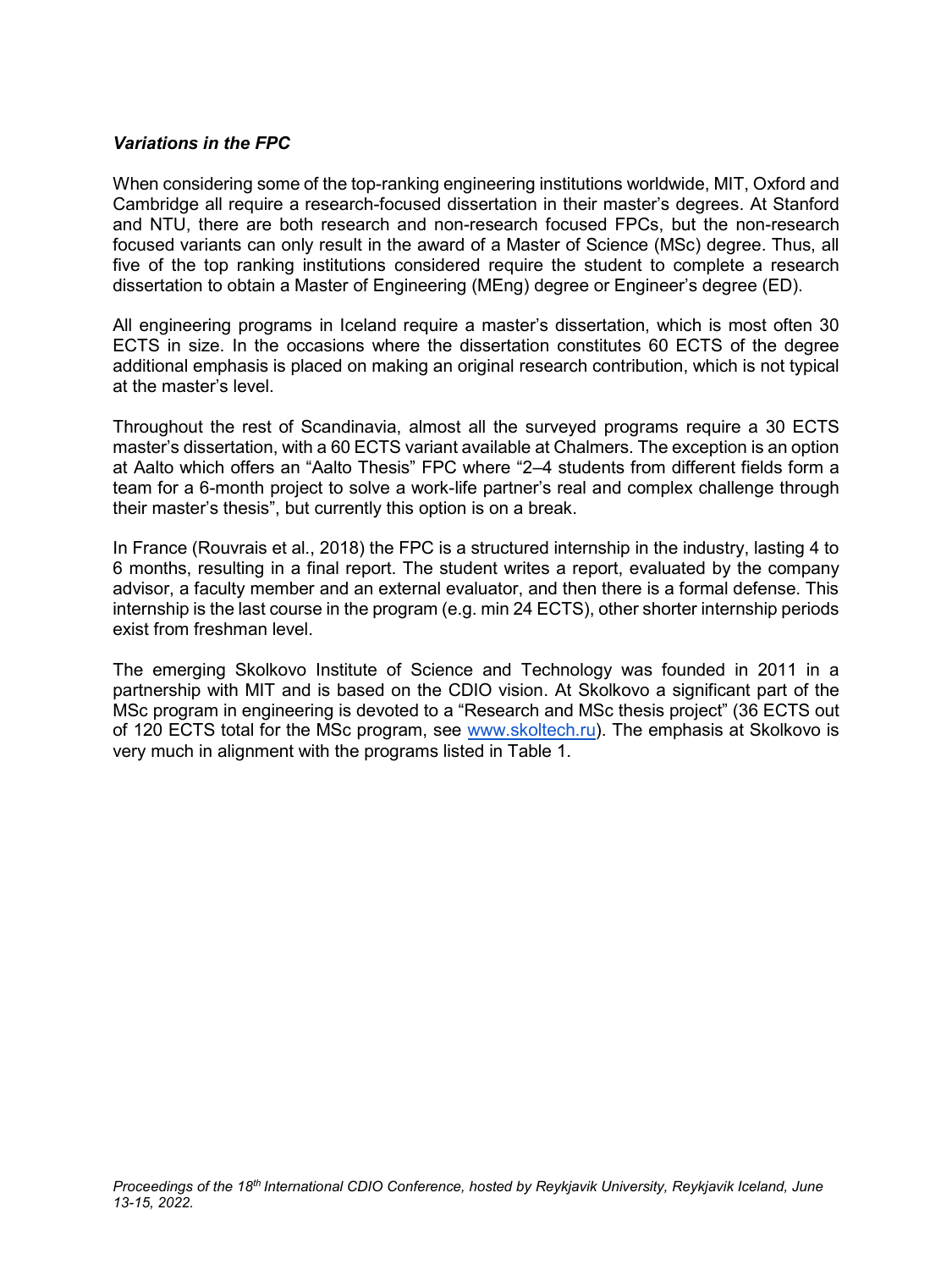Table 1a. Review of FPC requirements at top-ranking engineering institutions.

| <b>University</b>                                             | <b>Structure of Engineering Program</b>                        | <b>FPC Class</b>                        |
|---------------------------------------------------------------|----------------------------------------------------------------|-----------------------------------------|
| University of Oxford,<br>UK                                   | 4-year degree in Engineering Science.                          |                                         |
|                                                               | Awards Master of Engineering (MEng).                           | Research focused.                       |
| University of<br>Cambridge, UK                                | 4-year degree in Engineering.                                  |                                         |
|                                                               | Awards Master of Engineering (MEng).                           | Non-research focused.                   |
| <b>Massachusetts</b><br>Institute of Technology<br>(MIT), USA | 4-year undergrad. awarding Bachelor of<br>Science (BSc).       |                                         |
|                                                               | Additionally, three primary tracks of master's<br>level study: |                                         |
|                                                               | Master of Science (MS)                                         | Research-focused.                       |
|                                                               | Master of Engineering (MEng)                                   | Research-focused.                       |
|                                                               | Engineer's Degrees (ED)                                        | Research-focused.                       |
| Stanford University,<br><b>USA</b>                            | 4-year undergrad. awarding Bachelor of<br>Science (BSc).       |                                         |
|                                                               | Additionally, three primary tracks of master's<br>level study: |                                         |
|                                                               | Master of Science (MS)                                         | Non-research focused                    |
|                                                               | Engineer's Degree (ED)                                         | Research focused.                       |
| Nanyang<br>Technological<br>University (NTU),<br>Singapore    | 4-year undergrad. awarding Bachelor of<br>Engineering (BEng).  |                                         |
|                                                               | Additionally, three primary tracks of master's<br>level study: |                                         |
|                                                               | Master of Engineering (MEng)                                   | Research-focused.                       |
|                                                               | Master of Science (MSc)                                        | Research and non-<br>research variants. |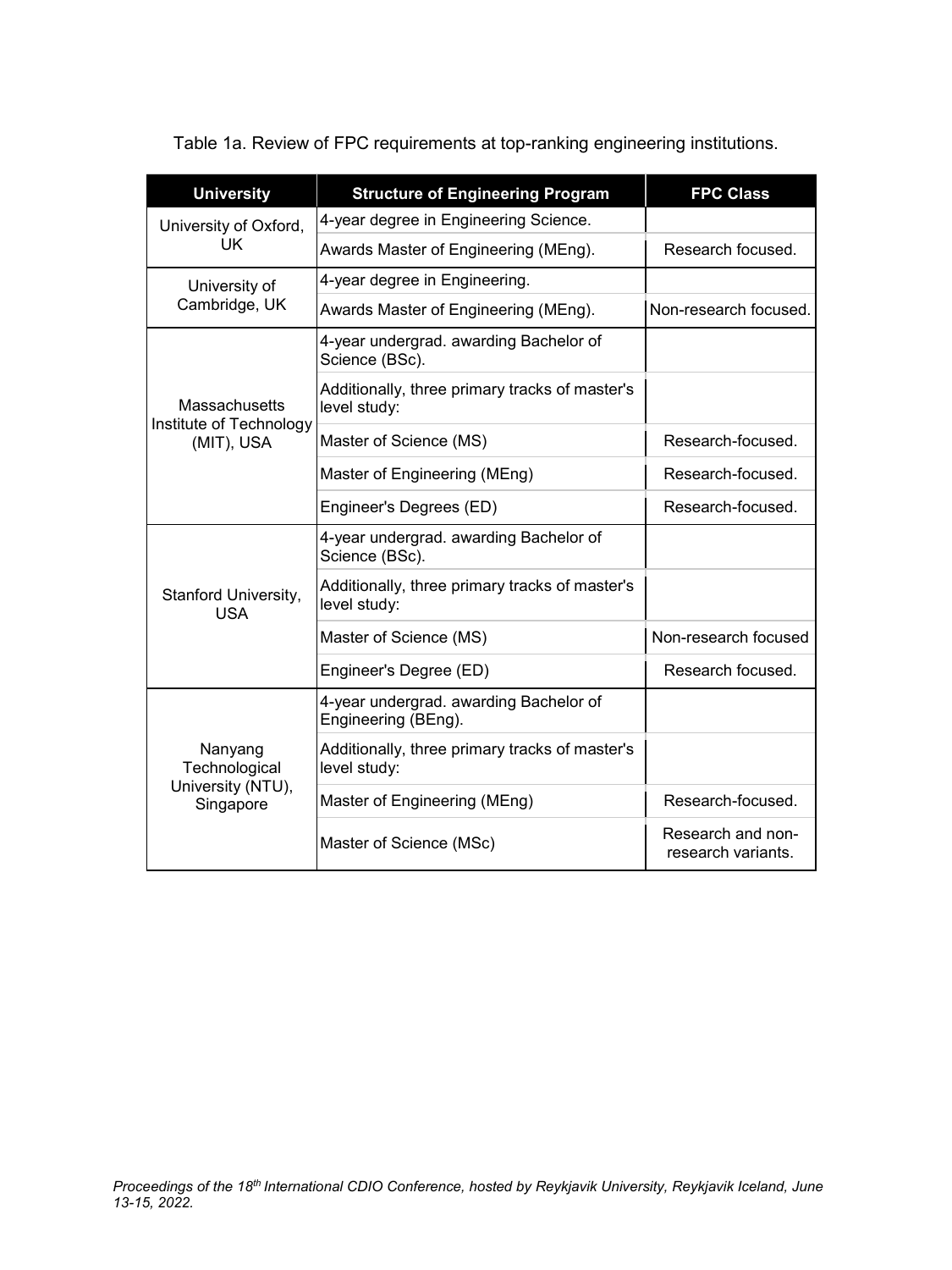Table 1b. Review of FPC requirements at engineering institutions in Scandinavia and France.

| <b>University</b>                                                      | <b>Structure of Engineering Program</b>                       | <b>FPC Class</b>                        |
|------------------------------------------------------------------------|---------------------------------------------------------------|-----------------------------------------|
| University of Iceland,<br>Iceland                                      | 5-year degree in Engineering.                                 |                                         |
|                                                                        | Awards Master of Science (MSc)                                | Research-focused                        |
| Reykjavik University,<br>Iceland                                       | 5-year degree in Engineering.                                 |                                         |
|                                                                        | Awards Master of Science (MSc)                                | Research-focused                        |
| <b>Technical University of</b><br>Denmark (DTU),<br><b>Denmark</b>     | 3-year undergrad. awarding Bachelor of<br>Science (BSc).      |                                         |
|                                                                        | Additional master's program awards Master<br>of Science (MSc) | Research-focused                        |
| Aalborg University,<br>Denmark                                         | 3-year undergrad. awarding Bachelor of<br>Science (BSc).      |                                         |
|                                                                        | Additional master's program awards Master<br>of Science (MSc) | Research-focused                        |
| Norwegian University<br>of Science and<br>Technology (NTNU),<br>Norway | 3-year undergrad. awarding Bachelor of<br>Science (BSc).      |                                         |
|                                                                        | Additional master's program awards Master<br>of Science (MSc) | Research-focused                        |
| University of South-<br>Eastern Norway<br>(USN), Norway                | 3-year undergrad. awarding Bachelor of<br>Science (BSc).      |                                         |
|                                                                        | Additional master's program awards Master<br>of Science (MSc) | Research-focused                        |
| Chalmers University of<br>Technology, Sweden                           | 3-year undergrad. awarding Bachelor of<br>Science (BSc).      |                                         |
|                                                                        | Additional master's program awards Master<br>of Science (MSc) | Research-focused                        |
| Lund University,<br>Sweden                                             | 3-year undergrad. awarding Bachelor of<br>Science (BSc).      |                                         |
|                                                                        | Additional master's program awards Master<br>of Science (MSc) | Research-focused                        |
| Aalto University,<br>Finland                                           | 3-year undergrad.e awarding Bachelor of<br>Science (BSc).     |                                         |
|                                                                        | Additional master's program awards Master<br>of Science (MSc) | Research and non-<br>research variants. |
| Institut Mines-Télécom<br>(IMT), France                                | 5-year degree in Engineering in 2+3 model.                    |                                         |
|                                                                        | Awards Master of Science (MSc).                               | Non-research focused.                   |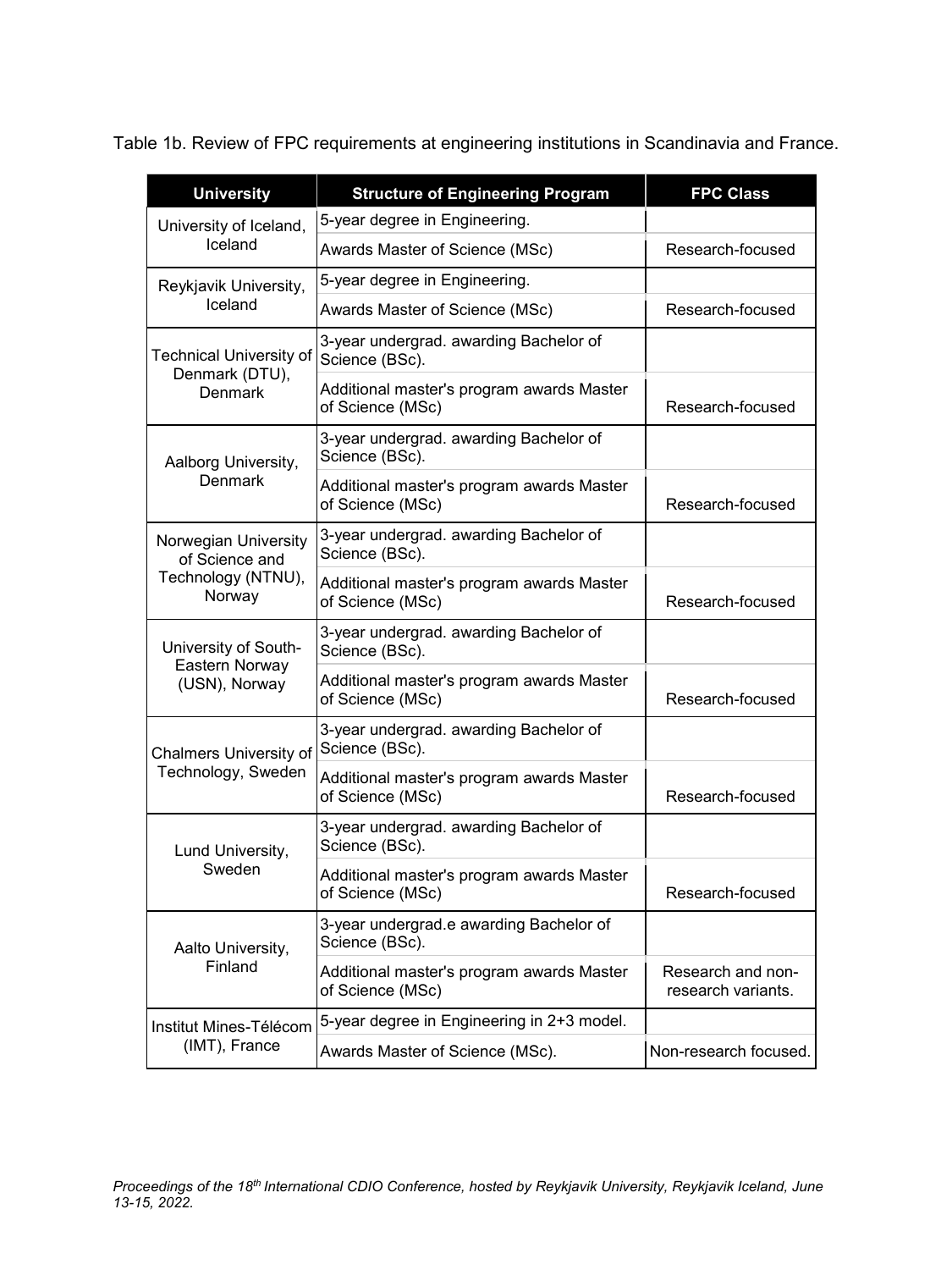# **SUPERVISION AND MENTORING PROCESSES FOR FPC**

The role of the supervisor(s) for the FPC is to guide the student throughout the whole project and be supportive when needed, with the learning outcomes serving as the guideposts. The supervision should focus on the student's expertise and discipline, stimulate the student's ingenuity and agility, and in an effort to prepare the student for his professional life. The supervisor should, at least implicitly, make the student aware of his responsibility as an engineer and the influence he or she may have as an engineer in the future (Kamp, 2016).

# *Workload*

The FPC is typically a significant part of the engineering program (30 to 60 ECTS), and may therefore require advising and/or supervision from faculty members. In such courses the program-level leaders of engineering departments are concerned with how to balance the workload on the faculty and external stakeholders while maintaining training and supervision quality and the autonomy of the learner.

The supervision is multi-faced and can be done either by an individual or by a small team, and the supervisor has to be aligned with the type of setting the student is working in, be it within the university or in an internship. Due to the many facets of the supervision and mentoring, the university may want to complement the advising, as for example outlined by Saalman et al. (2009). This may include pedagogical tutors, writing workshops and facilitating collaboration teams to make the students journey through this often challenging final course more fruitful (Audunsson et al., 2018) and as a discussion forum on different modes of how to approach the report writing (Hakkala and Virtanen, 2019).

To formalize and streamline the advisory process the department may set up a formal checklist with the learning outcomes and a sequence of milestones to facilitate time management. Wellprepared learning outcomes facilitate the assessment activities (Rouvrais and Chiprianov, 2012; Valderrama et al., 2009) and may aid the advisor and inform the student of the expectations during the thesis work.

### *Quality assurance*

In addition to general quality quality assurance systems within engineering departments and institutional and external qualification framework, departments may want to consider additional requirements. The final project is a signature work by the student and reflects the quality of the educational program. Therefore one option is to mandate that the final report is open to the public and other institutions. For example, in Iceland all final reports at the MSc-level are placed in a web-based depository open to all, and the only exception is if the report contains confidential information, including market or industrial advantages. In this case, the public release of the report will be delayed for an appropriate time period. Another quality-assurance check worth considering is to have an open presentation of the project work when completed, sometimes referred to as a dissertation defense, although the term defense may not be appropriate at this level. A view from the student's side was discussed by Kindgren et al. (2012). In their paper they outlined how reflection documents submitted by students after completing a master's thesis could be used as a tool for program evaluation.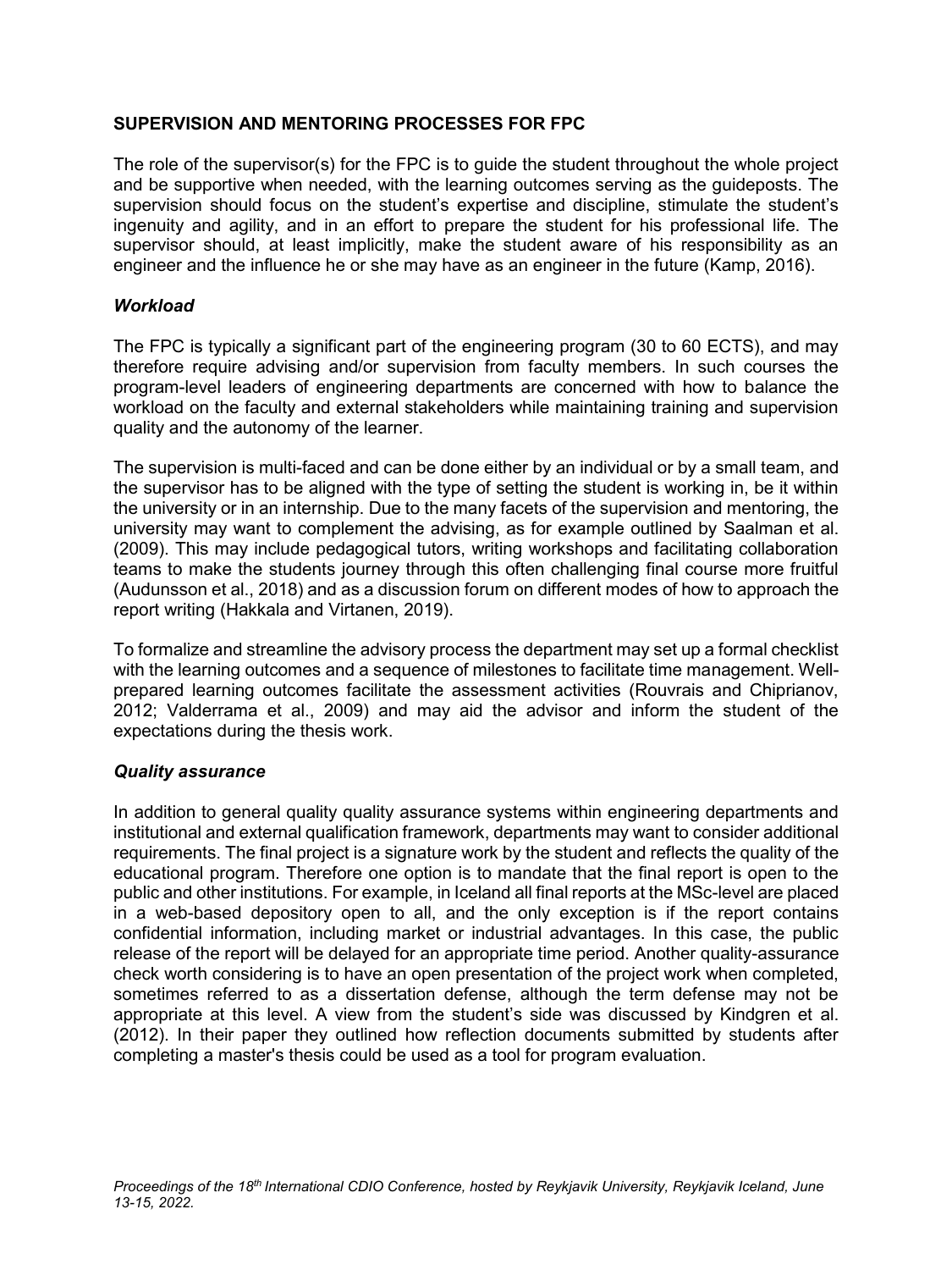# **FPC LEARNING OUTCOMES**

The main purpose of the FPC is to synthesize competence in discipline-specific and personal skills as benchmarked with the integrated curriculum plan. The different forms of the FPC have been highlighted, with this paper emphasizing the distinction between those that are research focused (and thus require the student to develop capacity as a researcher) and those that are not.

The learning outcomes of this final course should focus on training engineering professional activities that integrate personal, interpersonal, conceiving, designing, implementing and operating skills and competencies with disciplinary knowledge. Thus, in effect, the learning outcomes should reflect that this is the final training effort by the program to prepare the student for the workplace. The specific learning outcomes may be country specific, university or discipline specific and reflect the needs of the society in addition to the values and vision of the university. Furthermore the learning outcomes should be aligned with the CDIO framework, i.e. Standard 2, and be the culmination and synthesizing of previous courses that involve conceive, design, implement and operate.

Should Masters of Engineering be trained researchers? Not necessarily, but they should be capable of leading, managing and reporting on large, complex projects. Therefore, the learning outcomes for the final project should reflect the difference between a degree in engineering and traditional research-led master's dissertation for science degrees or future PhD students.

These objectives and learning outcomes are integrated in the rubric in Table 2, and are the cornerstone to constructive alignment with FPC activities and assessment modes (Rouvrais & Chiprianov, 2012).

### **REFERENCE MODEL AND RUBRIC FOR MSC FINAL PROJECT COURSE**

In alignment with the CDIO principles and best practice at the master's level in engineering, we present in Table 2 a rubric for self-assessment of master's-level FPC. It includes process maturity levels to meet the coherent adoption and continuous improvement (Rouvrais & Lassudrie, 2014).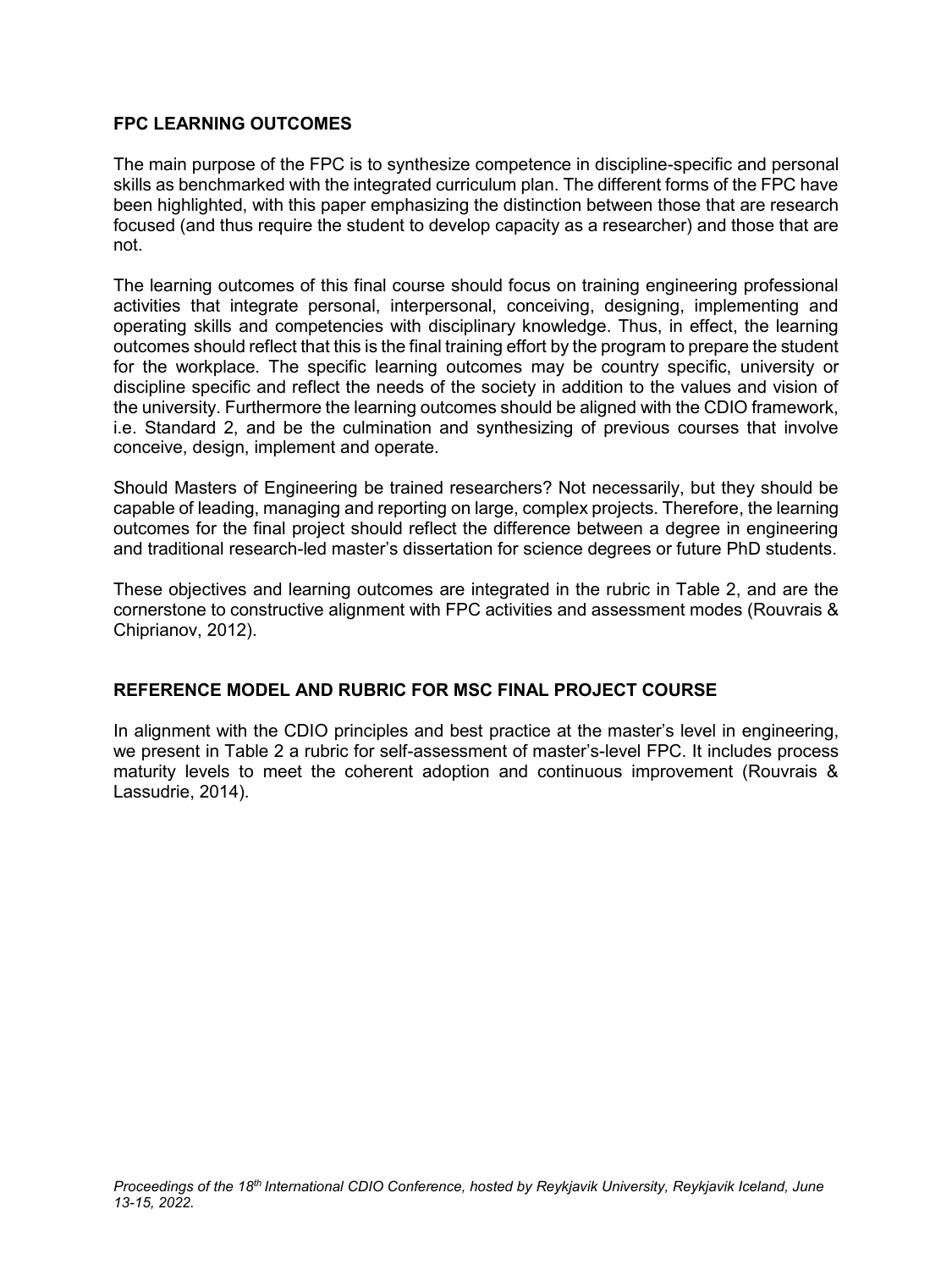Table 2. Rubric for self-assessment for a master's- level engineering final project course (FPC).

| Maturity<br>Scale | Criterion                                                                                                                                                                                                                                                                                                                                         |
|-------------------|---------------------------------------------------------------------------------------------------------------------------------------------------------------------------------------------------------------------------------------------------------------------------------------------------------------------------------------------------|
| 5                 | The final project course is regularly monitored, evaluated and revised with respect<br>to curriculum integration, learning outcomes, supervision and professional<br>experience, based on feedback from students, instructors and other stakeholders.                                                                                             |
| $\boldsymbol{4}$  | There is documented evidence of the impact of the implementation of the final<br>project course according to the integrated curriculum plan and constructive<br>alignment principles.                                                                                                                                                             |
| 3                 | FPC is being implemented across the curriculum according to the integrated<br>curriculum plan and supervision requirements.                                                                                                                                                                                                                       |
| $\overline{2}$    | FPC has been approved by stakeholders, implemented as a research lab work,<br>industry partnership, design or research project, with learning outcomes that train<br>professional activities that integrate personal, interpersonal, conceiving,<br>designing, implementing and operating skills and competencies with disciplinary<br>knowledge. |
|                   | A curriculum analysis has been conducted to identify the need for a FPC to<br>synthesize competence in discipline and personal skills benchmarked with the<br>integrated curriculum.                                                                                                                                                              |
| 0                 | There is no evidence of a final large scale project course at the MSc level<br>engineering program.                                                                                                                                                                                                                                               |

### **CONCLUSION**

The review presented in this paper shows that the norm at several leading universities is that students complete a final project course (FPC) near the completion of the engineering program at the master's level, being a substantial part of their program, typically equivalent to one semester of work or 30 ECTS, and in some cases even 60 ECTS. This is inferred from an informal ad hoc survey of a dozen universities in several countries, including five top-ranking engineering institutions.

All five of the top ranking institutions considered, see Table 1a, require the student to complete a research-focussed dissertation to obtain a Master of Engineering (MEng) degree or Engineer's degree (ED). In most of the engineering programs in Scandinavia, Table 1b, students have to complete a research-focused dissertation to obtain a Master of Science degree. In France, full collaboration with industry is a must for the FPC. Within the CDIO educational framework, there is no obvious requirement for a final project course, but rather a group of courses that involve conceive, design, implement and operate.

The main purpose of the FPC is to synthesize competence in discipline and personal skills as benchmarked with the integrated curriculum and prepare the student for engineering professional activities. The FPC can be implemented as a research lab work, industry partnership, design or an applied research project. Because the project is the student´s signature work, the assemblage of several such projects is one of many gauges on the department's output and provides significant contribution when reviewing engineering programs.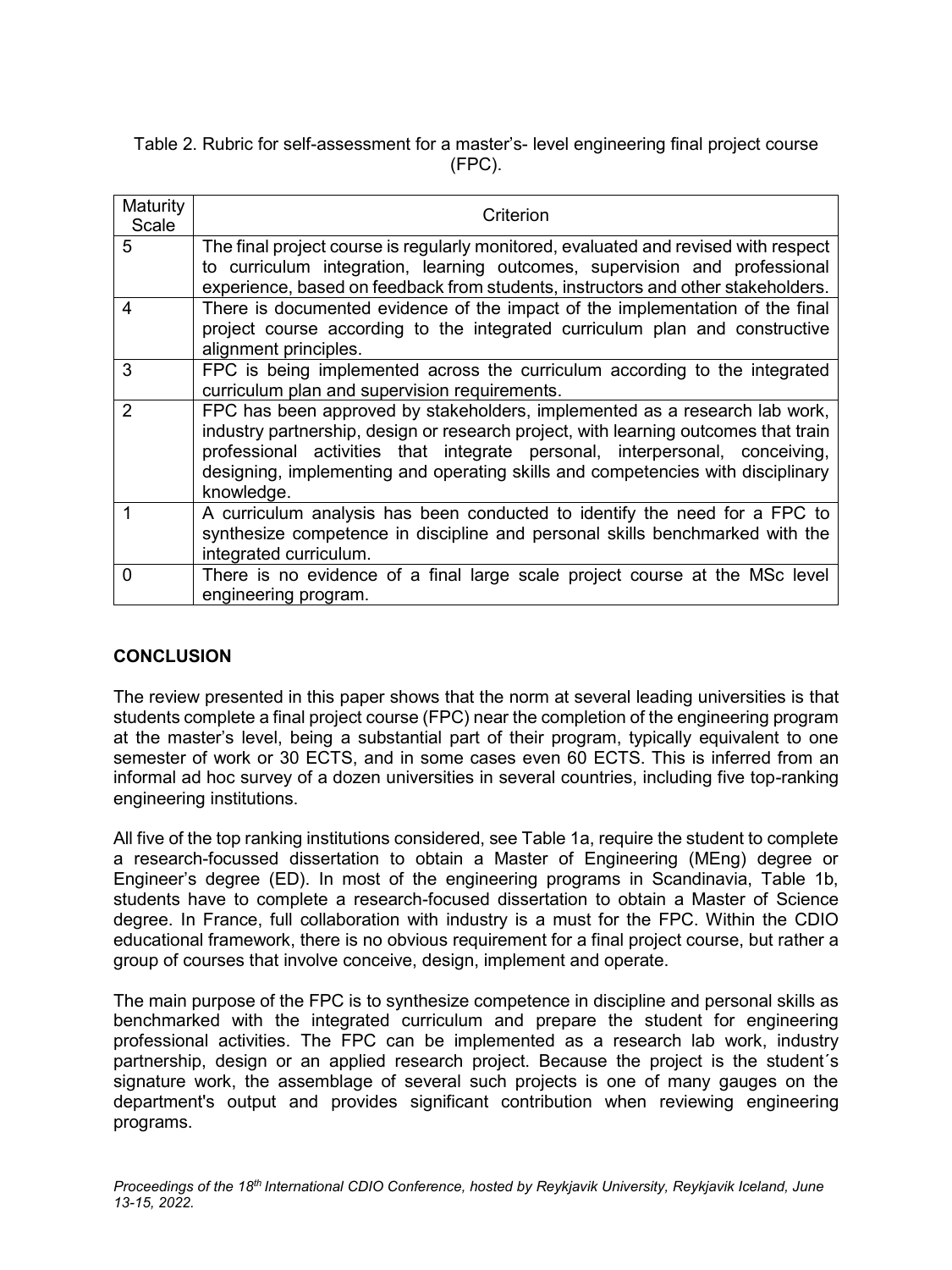The suggested rubric (Table 2) for quality maturity of a master level engineering FPC is based on the CDIO educational framework, the placement of the FPC in the program and stakeholders interest, and the learning outcomes. The rubric is for programme level selfassessment, including mapping the process maturity level and state of adoption, as well as for continuous improvement. The proposed FPC rubric is in line with the ubrics used for evaluating the twelve CDIO standards.

It is evident that several leading universities consider FPC a necessity and in an effort to harmonize its contribution to engineering education the CDIO consortium may want to consider recognizing the FPC and include its contribution in the CDIO framework.

### **REFERENCES**

Audunsson, H., Matthiasdottir, A., and Fridgeirsson, T. V. (2020). Student´s Journey and Personal Development in an Engineering Program. *Proceedings of the 16 th International CDIO Conference*, hosted on-line by Chalmers University of Technology, Gothenburg, Sweden, 9-11 June 2020.

Hakkala, A. and Virtanen, S. (2019). Refining engineering MSc theses with a focus enhancing structure model. *Proceedings of the 15th International CDIO Conference*, Aarhus University, Aarhus, Denmark.

Kamp, A. (2016). *Engineering Education in the Rapidly Changing World*, second edition, 88 p, Delft, The Netherlands.

Kindgren, A., Nilsson, U., and Wiklund, I. (2012). Using students' reflections on program goals after master´s thesis as a tool for program evaluation, In *Proceedings of the 8th International CDIO Conference*, Queensland University of Technology, Brisbane.

Rouvrais, S., Remaud B., and Saveuze M. (2018). Work-based Learning Models in French Engineering Curricula: Insight from the French experience. *European Journal of Engineering Education* (pp. 89-102), Special Issue 45(1), online in March.

Rouvrais, S., Mallet, J., and Vinouze, B. (2010). A Starter Activity Design Process to Deepen Students Understanding of Outcome-related Project Learning Objectives. In *Electronic Proceedings of the 40th ASEE/IEEE Frontiers in Education Conference* (FIE 2010), Arlington, Washington D.C., October 27- 30.

Rouvrais, S. and Chiprianov, V. (2012). Architecting the CDIO Educational Framework Pursuant to Constructive Alignment Principles. In *International Journal of Quality Assurance in Engineering and Technology Education (IJQAETE)*, Vol. 2(2). IGI Global (USA), pages 80-92, April-June.

Rouvrais, S. and Lassudrie, C. (2014). An Assessment Framework for Engineering Education Systems. In *Proceedings of the 14th intl. SPICE Conference*. 4-6 November, Vilnius University, Springer CCIS series, 447. A. Mitasiunas et al. (Eds.), pp. 250--255.

Saalman, E., Peterson, L. and Malmquist, J. (2009). Lessons learned from developing and operating a large-scale project course. In *Proceedings of the 5th International CDIO Conference*,Singapore Polytechnic, Singapore.

Valderrama, E., Rullan, M., Sanchez, F., Pons, J., Mans, C., Gine, F., Jimenez, L., and Peig, E. (2009). Guidelines for the final year project assessment in engineering. In *39th ASEE/IEEE Frontiers in Education Conference*, San Antonio, Texas, USA.